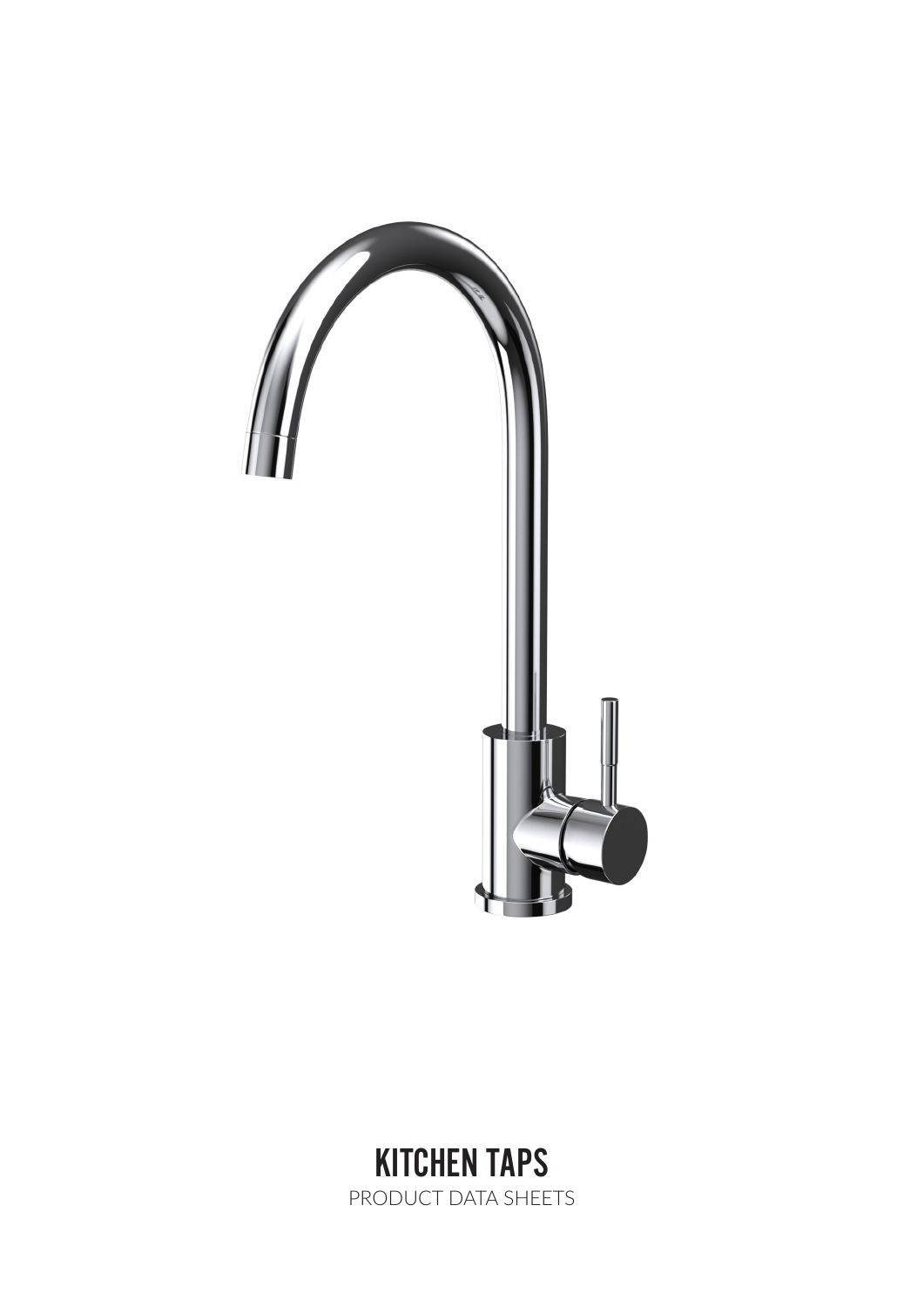### PRODUCT DATA SHEET

## KITCHEN TAPS Chrome

#### Product Code KT11CH



### Operating Pressure

- 0.5 Bar
- 304 Stainless Steel Body and Spout Construction
- Chrome Plated

Dimensions (measurements in mm)



| <b>Flow Rates</b>            |     |     |     |      |      |  |
|------------------------------|-----|-----|-----|------|------|--|
| <b>System Pressure (bar)</b> | 0.2 | 0.5 |     |      | 3    |  |
| Flow Rate (L/min)            | 3.8 | 5.4 | 7.2 | 10.2 | 12 A |  |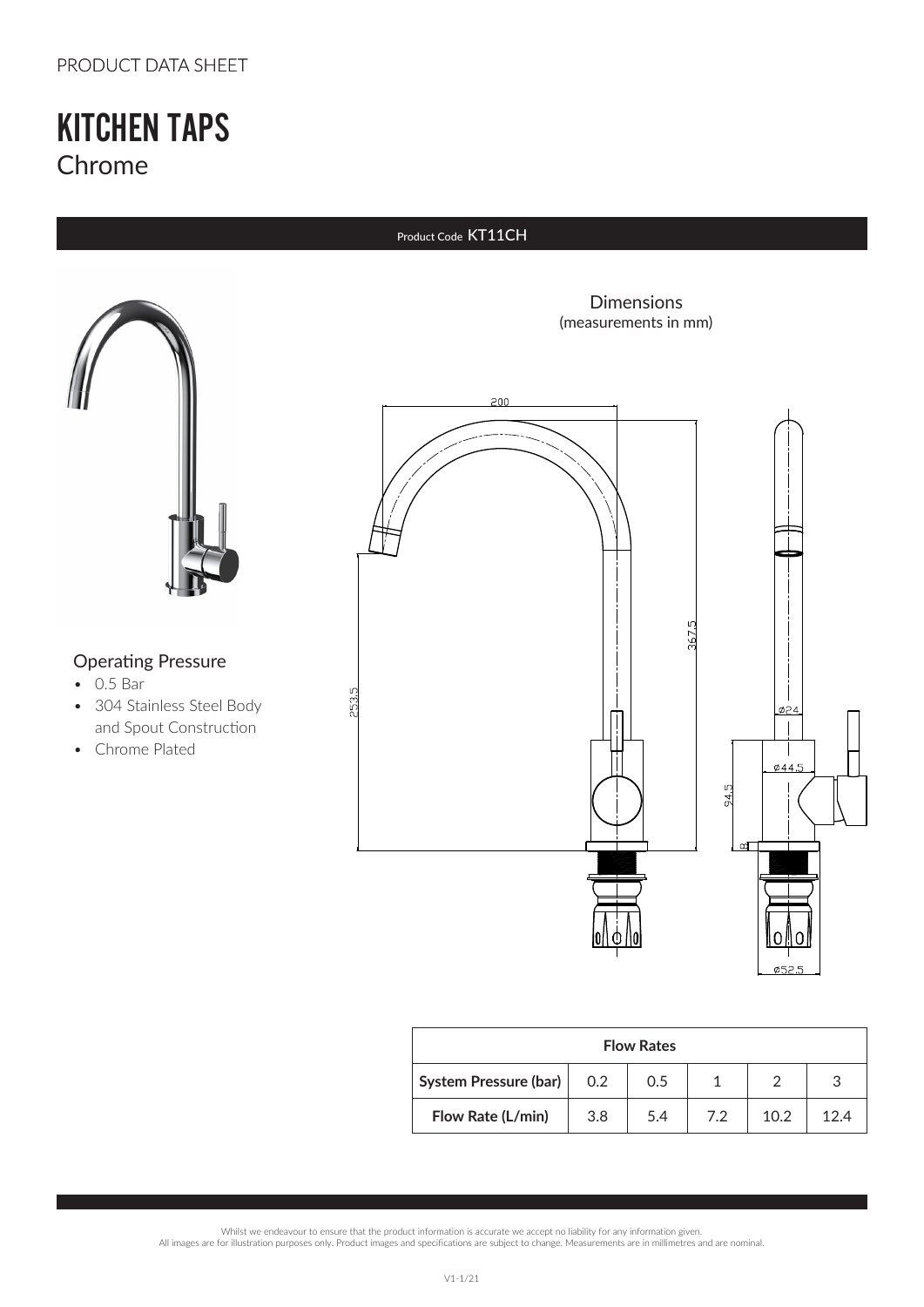# KITCHEN TAPS Brushed Stainless Steel

#### Product Code KT11SS



### Operating Pressure

- 0.5 Bar
- 304 Stainless Steel Body and Spout Construction



| <b>Flow Rates</b>            |     |     |     |      |      |  |
|------------------------------|-----|-----|-----|------|------|--|
| <b>System Pressure (bar)</b> | 0.2 | 0.5 |     |      | 2    |  |
| Flow Rate (L/min)            | 3.8 | 5.4 | 7.2 | 10.2 | 12.4 |  |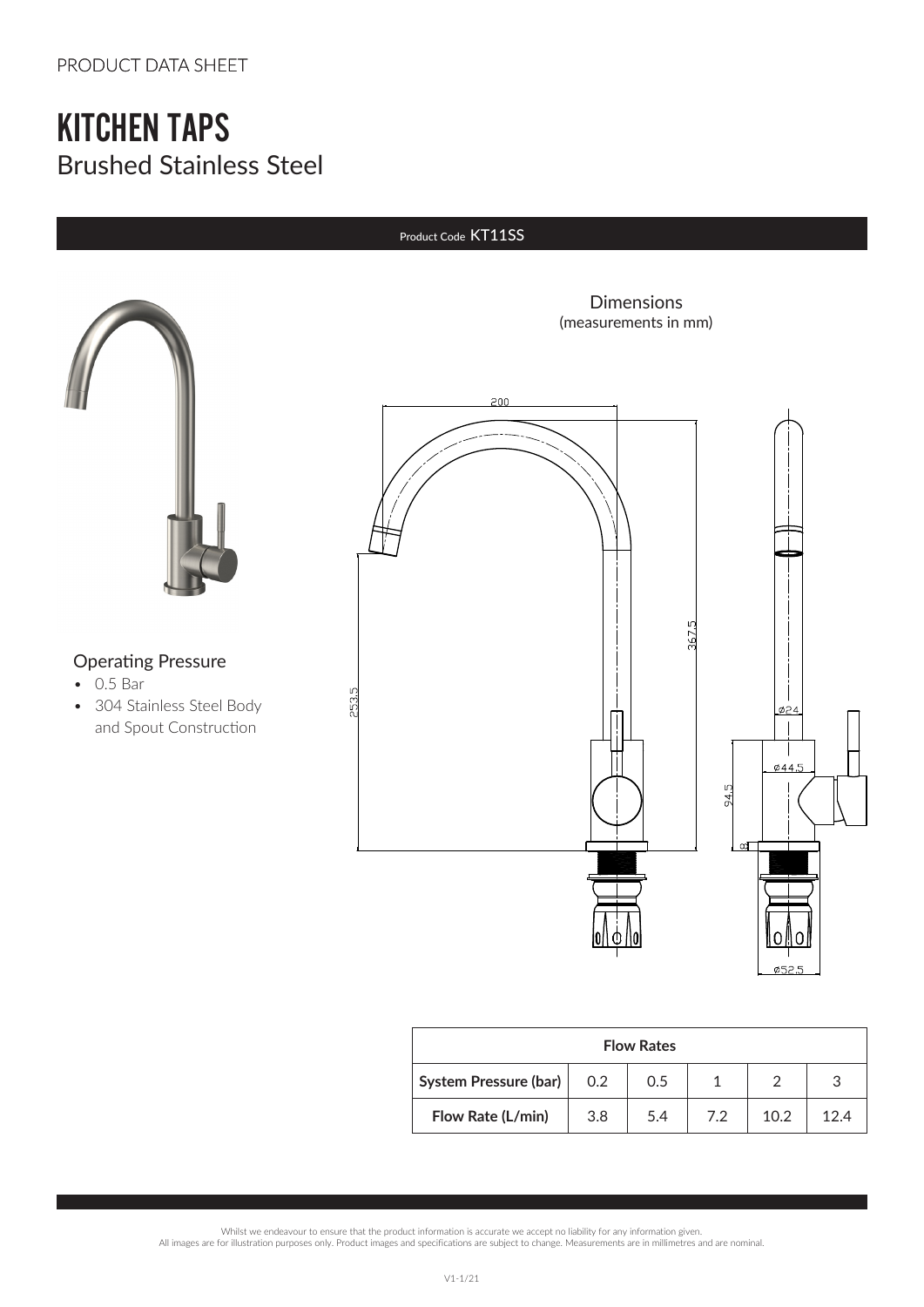### PRODUCT DATA SHEET

## KITCHEN TAPS Black

#### Product Code KT11BLACK



### Operating Pressure

- 0.5 Bar
- 304 Stainless Steel Body and Spout Construction
- Black Electroplated

Dimensions (measurements in mm)



| <b>Flow Rates</b>            |     |     |     |      |      |  |
|------------------------------|-----|-----|-----|------|------|--|
| <b>System Pressure (bar)</b> | 0.2 | 0.5 |     |      |      |  |
| Flow Rate (L/min)            | 3.8 | 5.4 | 7.2 | 10.2 | 12 A |  |